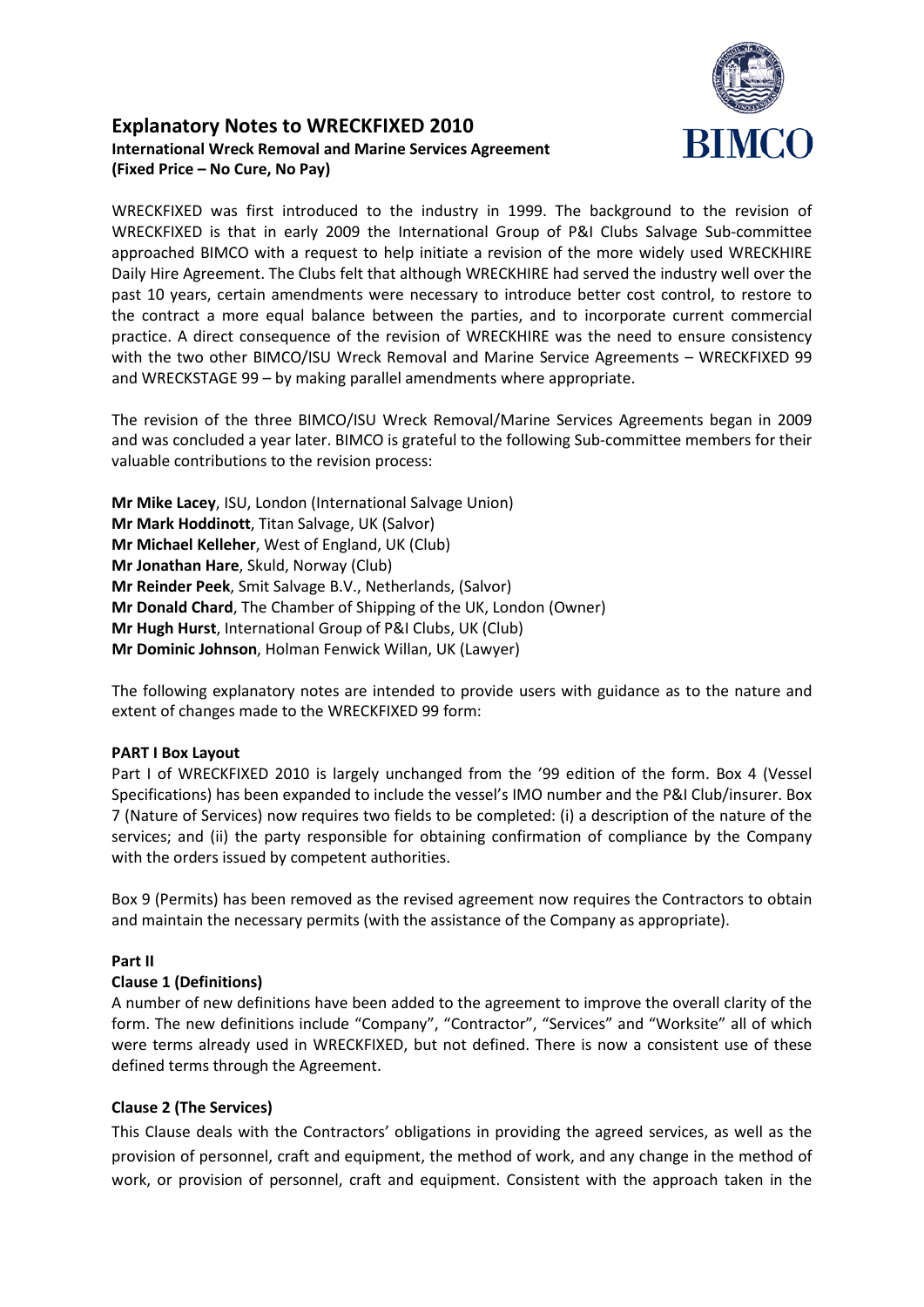1989 Salvage Convention, the Contractor is obliged to exercise "due care" when providing the services. Provided that it is not inconsistent with the nature of the services to be rendered, the Contractor must also exercise "due care" to prevent and minimise damage to the environment.

The first paragraph of Clause 2 has been amended to make the delivery and/or disposal of the vessel a "due diligence" type obligation on the part of the Contractor. The previous reference to the Contractor's "endeavour to deliver" has been removed as the obligation to exercise "due care" applies to all of the agreed services under the Agreement, which may also include delivery and/or disposal.

In the last sentence of the first paragraph the Contractor now has to exercise due care to "prevent" as well as minimise damage to the marine environment. This has been done to be consistent with the phrasing used in the newly introduced Clause 20 (Pollution).

Two new provisions have been added at the end of Clause 2. The first requires the Contractor to give the Company Representative, if in attendance at the site, daily reports (the reports to be based on a standard format set out in Annex III (Contractor's Daily Reports)). The second new provision requires assistance to be given to the party named in Box 7(ii) by the other party to assist in obtaining confirmation from the authorities of compliance with their orders.

### **Clause 3 (Company Representative)**

This Clause provides for a representative of the Company to be available onsite, but only if required by the Contractor. A previous reference to the Company being obliged to provide information to the Contractor has been moved to the final part of Clause 5 (Miscellaneous)

The Clause also deals with the attendance on site, at the Company's risk and expense, of ship's personnel who are fully conversant with the layout of the Vessel and its cargo system in order to provide advice to the Contractors.

### **Clause 4 (Change of Method of Work and/or Personnel, Craft and Equipment)**

Problems may arise during the operation that require a substantial change of method, equipment, etc. This Clause deals with the circumstances under which the Contractor may seek a variation to the Fixed Price stated in Box 9.

Clause 4 has been substantially restructured and split into three distinct sections. The first section (sub-clause (a)) deals with substantial changes before or during the services resulting in additional costs. The second section (sub-clause (b)) deals the task becoming easier due to a change in circumstances and where the Company can ask for a reduction in the money due to the Contractor. In both cases the parties must agree to a work variation order and to any increase or decrease in costs. In sub-clause (c) provision is made for the parties to resolve any disagreement in respect of sub-clauses (a) and (b) by referring the matter to a new expert evaluation procedure or to mediation or arbitration.

The previous method of referring the matter solely to arbitration was felt to be too slow and inefficient for this type of dispute where it is essential that work is not interrupted or delayed awaiting the outcome of an arbitrator's decision. In any event the Contractor is obliged to continue operations pending the outcome of any evaluation, mediation or arbitration.

### **Clause 5 (Miscellaneous)**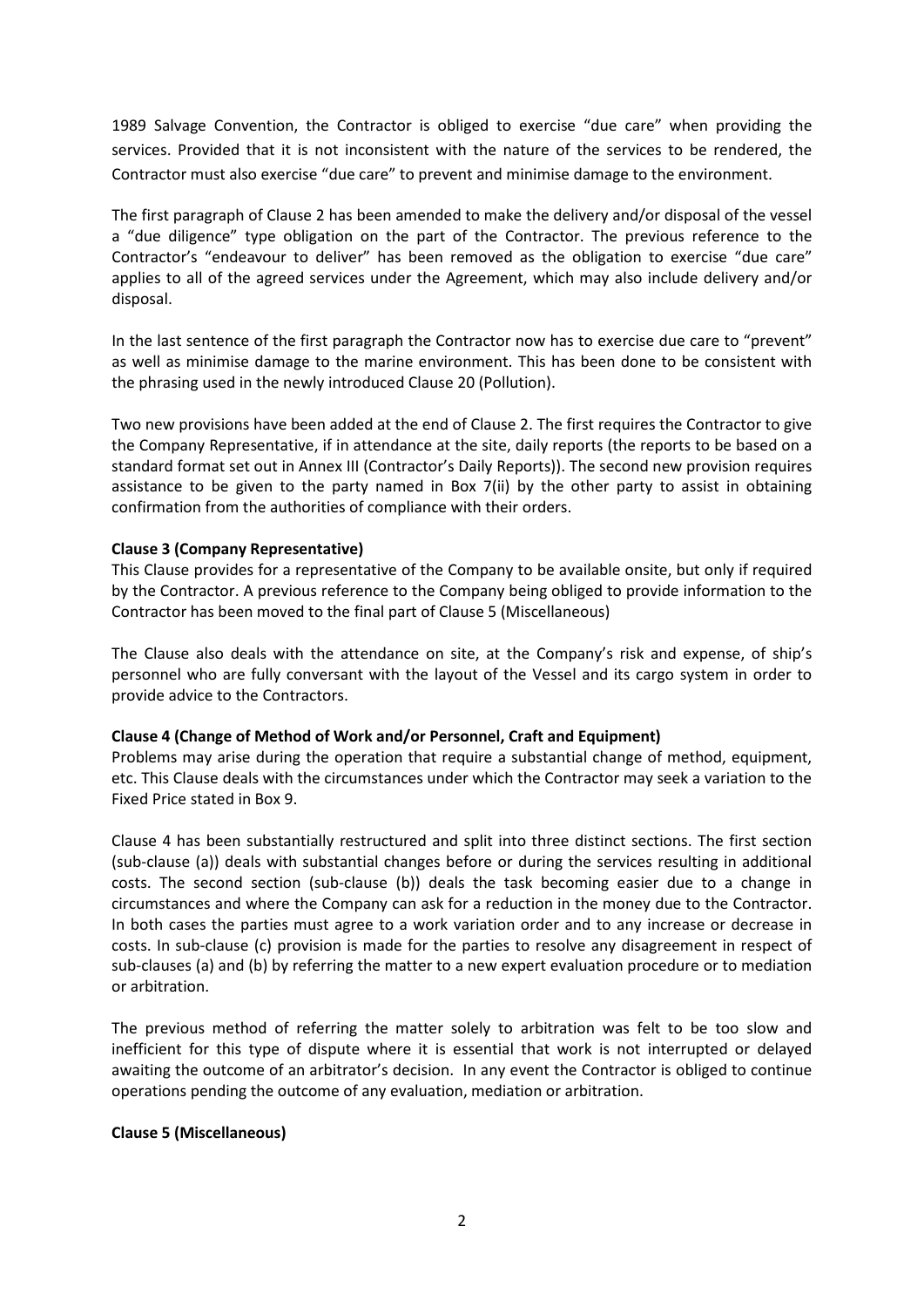This Clause, which is largely unchanged from the WRECKFIXED 99 edition, deals with matters such as the marking of the Vessel; use of the Vessel's machinery and equipment; removal or jettison of parts of the Vessel and/or its cargo, and provision of plans and manifests.

In sub-clause (d) the strict obligation on the Company to provide the Contractors with plans, drawings and other data/information has been amended to "best endeavours" as the Company may simply not be in possession of some of the requested information. The Contractors are at liberty to request the Company to provide plans, drawings and information (previously, the requirement to provide information was found in Clause 3 (Company Representative)) but such requests must be "reasonable".

### **Clause 6 (Permits)**

This Clause deals with the need to obtain licences, approvals, authorisations and permits. The Permits Clause previously allowed for either party to be designated as responsible for obtaining permits. This has now been amended to make the Contractor solely responsible for this task although the Company is required to assist where necessary (for example in situations where a particular permit can only be issued to the shipowner or where the submission of certificates held by the shipowner is required). This amendment reflects the reality of salvage operations where the onsite contractor is best placed to obtain the necessary permits.

### **Clause 7 (Termination)**

This Clause remains unchanged from WRECKFIXED 99. It sets out the circumstances under which the Agreement may be terminated by the Company (sub-clause  $7(a)$ ); and the manner in which the termination of the Agreement will be carried out by the Contractor (sub-clause 7(b)).

### **Clause 8 (Delivery and/or Disposal)**

The Clause has been amended to take account of situations where the Contractors also agree to dispose of the vessel or part of the vessel. "Part" of the vessel includes cargo and bunkers and it is recognised that disposal of such items may take place at different locations and at different times from the disposal of other parts of the vessel.

### **Clause 9 (Payment)**

The new Payment Clause is the result of the merging of the old Clause 9 (Price and Conditions of Payment) and Clause 10 (Time of Payment and Interest).

Clause 9 is fundamental to the proper working of the Agreement. Sub-clauses (9(a) and 9(b) deal with the payment of the agreed Fixed Price on completion of the services without deduction; Subclause (c) provides for the Fixed Price to be paid in the agreed currency to the stated bank account; Sub-clause (d) gives the Contractor a right of termination in the event that payment is not made in accordance with the terms of the Agreement, or if security is not provided in accordance with the provisions of Clause 11 (Security); and Sub-clause (e) enables the Contractors to charge the Company interest at the agreed rate in the event any sums due and payable are not received by the Contractors within the agreed period.

### **Clause 10 (Extra Costs)**

This Clause is largely unchanged from the '99 edition and provides for any various extra costs incurred to be for the account of the Contractor. A new Sub-clause (e) obliges the Contractor to meet the cost of obtaining and maintaining licenses and permits needed to undertake the salvage operation.

# **Clause 11 (Security)**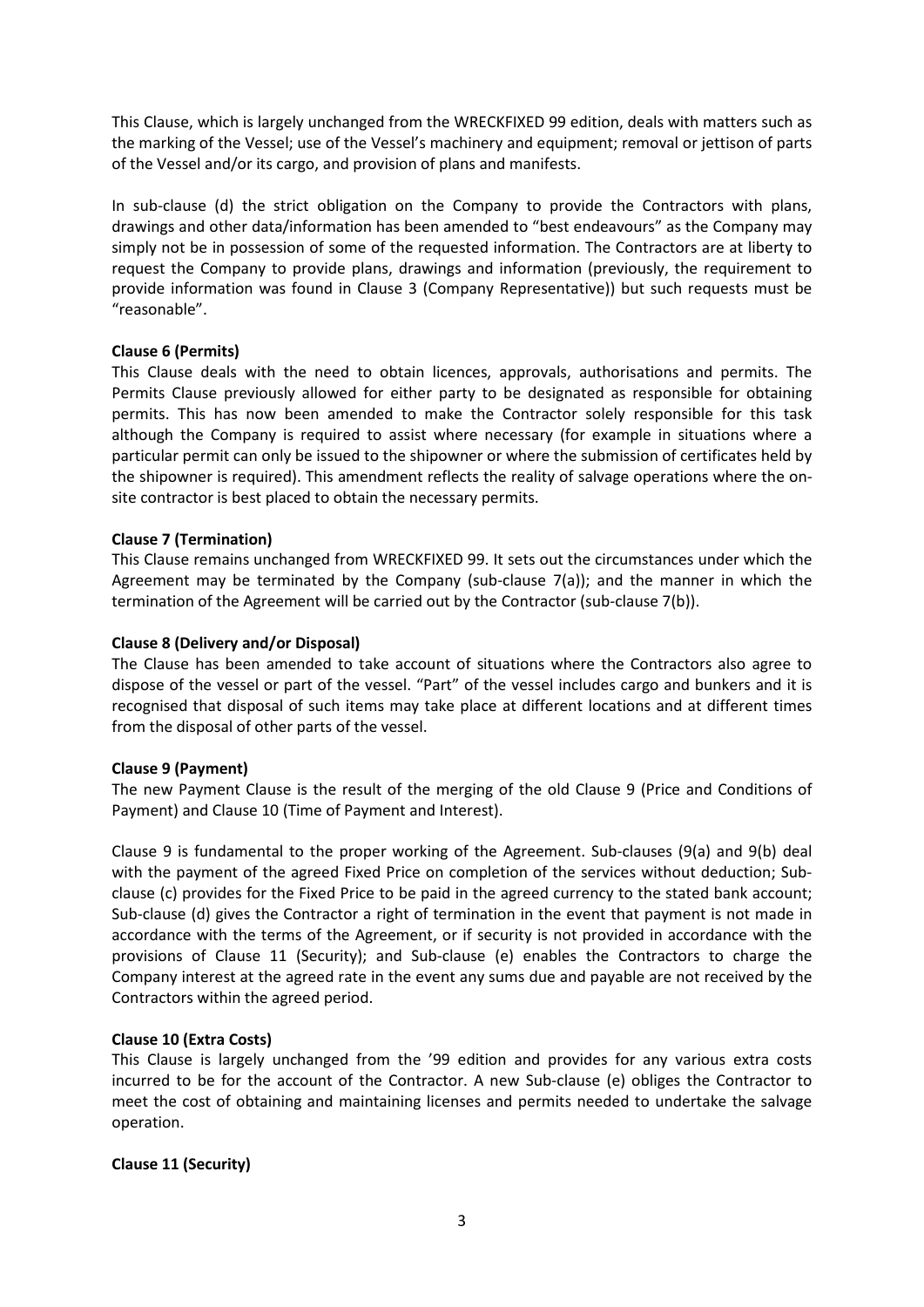This Clause remains unchanged from WRECKFIXED 99. The Security Clause requires the Company to provide an irrevocable and unconditional security in any form as agreed between the parties. The Company is required to provide satisfactory security to cover monies due to the Contractor. The Contractor may also commence operations without the provision of initial security, but can request it to be provided at a later stage when "reasonably" required.

### **Clause 12 (Liabilities)**

Clause 12 provides the usual knock for knock provisions common in offshore contracts. Sub-clauses (a), (b), (c) and (d) have been slightly modified to include "sub-contractors" (which reflects the common use by salvors of third party sub-contractors). Sub-clause 12(e) is new and replaces the old consequential losses provision which was felt to be ineffective. The new wording is taken from TOWHIRE 2008, the consequential losses provision of which has been positively received by lawyers previously critical of BIMCO consequential liability provisions.

### **Clause 13 (Himalaya Clause)**

This Clause is the same as that found in WRECKFIXED 99.

### **Clause 14 (Lien)**

This Clause is the same as that found in WRECKFIXED 99.

### **Clause 15 (Time for Suit)**

This Clause remains largely unchanged from the '99 edition. The previous reference to notification by "telex, facsimile, cable or otherwise in writing" has been deleted because methods and forms of notification are now dealt with by a new Notices Clause (see Clause 18).

### **Clause 16 (Expert Evaluation)**

WRECKFIXED 2010 introduces a new method of dealing with certain types of dispute under the Agreement - notably an adjustment of costs following a change to the nature of the services (Clause 4). It was felt that the standard BIMCO Dispute Resolution Clause used in most BIMCO forms is simply not well suited to resolving issues that require a more or less on-the-spot decision so that work is not interrupted. Conventional arbitration lacks the infrastructure and expertise to determine such types of disputes. Therefore a two-tier approach to dispute resolution has been introduced.

In the first instance, if the parties cannot agree to additional costs for a change in the nature of the services, or are in dispute as the application of the standby rate, they may refer the disagreement to an "expert evaluator". It is intended that the role of the "expert evaluator" will be assumed by a SCR (Special Casualty Representative) chosen from the Panel of SCRs maintained by the Salvage Arbitration Branch of Lloyd's. Once appointed, the SCR acting as "expert evaluator" will take into account short written submissions provided by each party and then within 72 hours give written advice to the parties as to how costs/rates should be adjusted or how time should be accounted for. The cost of such an evaluation is to be met by both parties.

It is important to note that the evaluation is not binding on either party. The intention is to take impartial advice so as to not delay or further delay the salvage operation. The parties only agree that whatever the SCR proposes is given immediate effect but without prejudicing their right to resolve the dispute by conventional arbitration/mediation methods set out in Clause 17 at a later date.

### **Clause 17 (Arbitration and Mediation)**

The Arbitration and Mediation Clause of WRECKFIXED 2010 builds on the "Governing Law and Arbitration" Clause in WRECKFIXED 99 which makes special provision for using Lloyd's Salvage Arbitrators who are experts in resolving salvage related disputes. Consistent with the current BIMCO